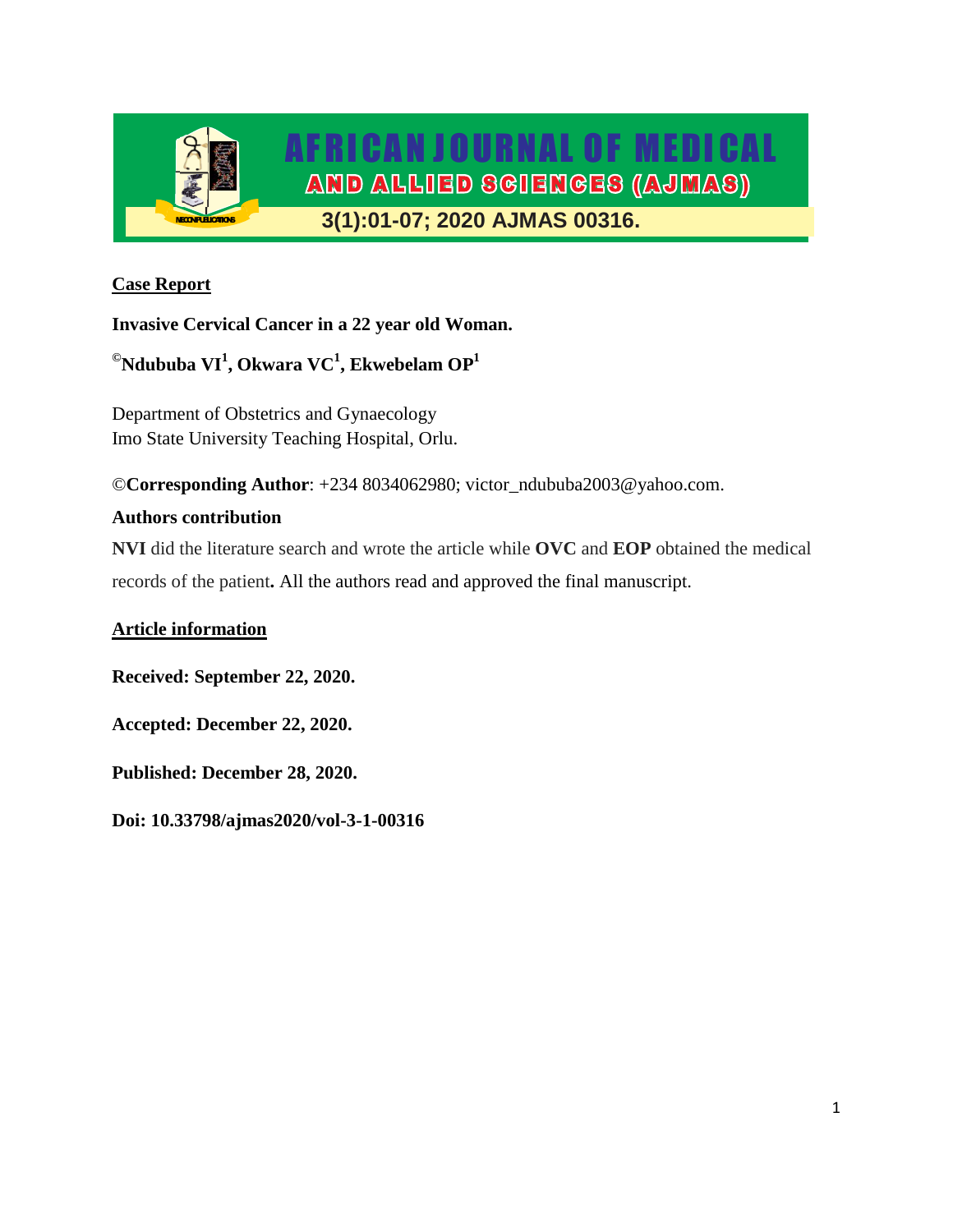### **Abstract**

**Aim:** That cervical cancer has remained a scourge among our women in Nigeria and much of sub-Saharan Africa is no longer an issue. Several studies in the past in Nigeria have revealed peak incidence of this malady in women between the fourth & Sixth decades of life. The aim of this case report is to highlight the possibility that we might now be experiencing the occurrence of this disease in women younger than 25 years of age more than ever before.

**Presentation:** A 22-year old nullipara who presented in our facility with both anaemic heart failure and renal failure. A diagnosis of advanced invasive cervical cancer had already been made, with a credible histologic diagnosis from the referring hospital. Renal dialysis could not be carried out in our centre because of broken down dialysis machines & radiotherapy could not be carried out in the only radiotherapy centre in the South East Nigeria because of long queue of clients on the waiting list (which resulted in her developing anaemic heart failure) and was referred to a newly established private radiotherapy centre with her life in the balance.

Two months later we reliably learnt, through phone call, that she died at home as she could not afford the medical bill for chemo-radiotherapy.

**Discussion:** In spite of several advocacies for action against the scourge of cervical cancer in Nigeria, very little has been achieved. Some recent reports had even suggested that this disease may be occurring more in younger women and this case report supports such. The government at all levels must now stop paying lip- service to this scourge and emphasis must now be focused on preventive measures which hold the ace for reducing this malady to the barest minimum as is presently seen in the developed countries.

**Conclusion:** We may begin to lose even our younger women to this cervical cancer scourge if urgent measures are not taken to put necessary preventive measures in place.

**Keywords: Invasive cervical cancer, 22-year old woman, radiotherapy, Orlu, South-East Nigeria.**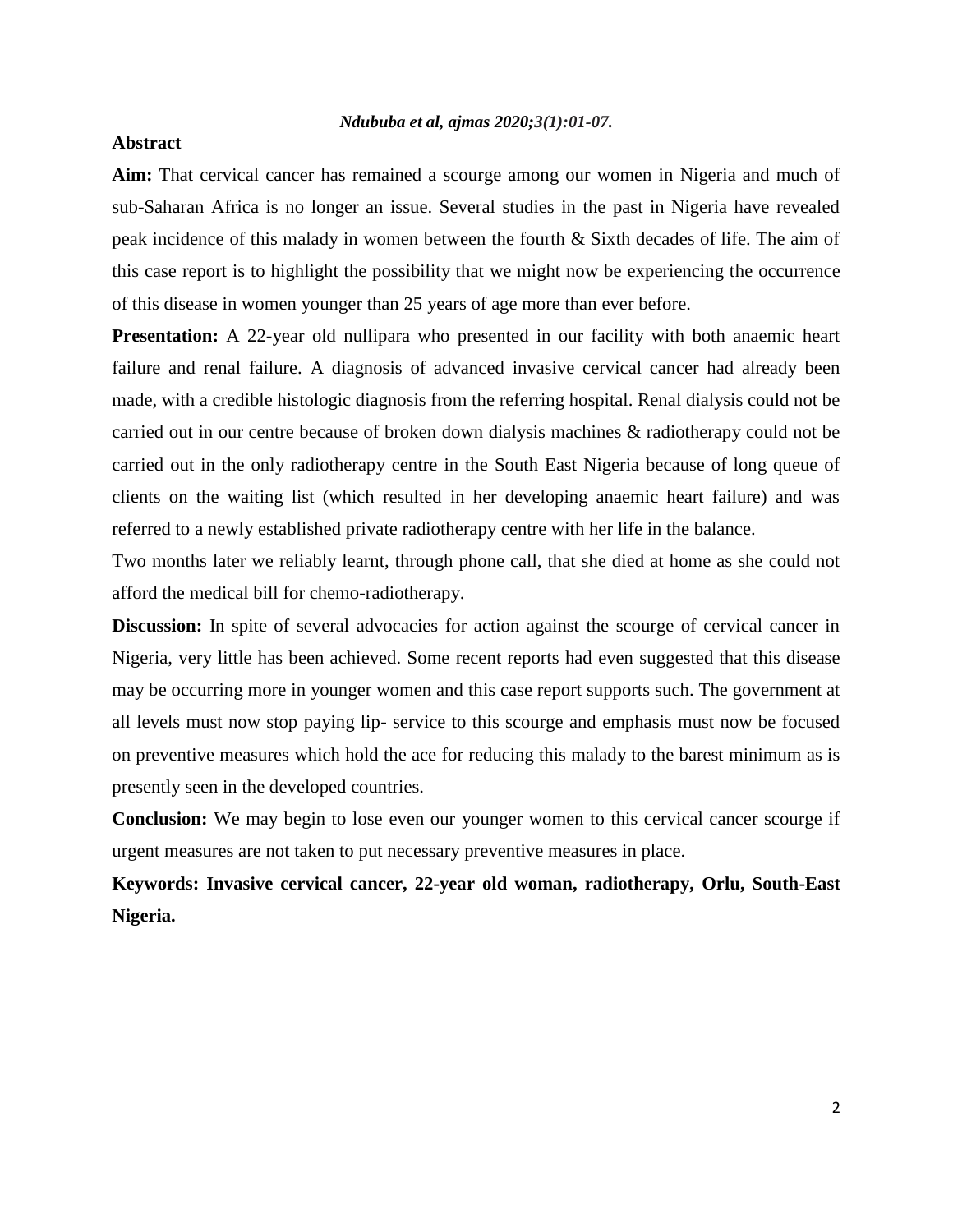### **1.0 Introduction**

Sadly, cervical cancer has remained not only the commonest gynaecological cancer but also the leading cause of gynaecological cancer death in Nigeria & sub- Saharan Africa  $^{[1,2]}$ . The major reason for this is the absence of routine, well organized screening measures in these countries <sup>[3]</sup> resulting from poor political will from their policy makers, especially the politicians. This has led to unacceptable number of women from these low- resource countries dying annually from cervical cancer. The International Cancer Organization/ International Agency for Research on Cancer reported no fewer than 14,089 new cervical cancer cases and 8,240 cervical cancer deaths annually in Nigeria<sup>[4]</sup>. Recent report from WHO<sup>[5]</sup> has projected that about 400,000 women will die from cervical cancer per year by 2030 in sub-Saharan Africa alone. This is quite worrisome and the picture may be bleaker than this WHO projection in future if younger women are now increasingly being affected as this case report suggests. Some recent studies have actually documented increasing incidence of cervical cancer in young women. Patel et al <sup>[6]</sup>, for example, reported that the incidence of cervical cancer in women aged 20-29 years increased annually by 10.3% between year 2000-2009.

And in China, it was reported that the mean age at cervical cancer diagnosis was 5-10years younger than that reported before year 2000  $^{[7]}$ .

This case report may be an isolated case, it is, nevertheless, worrisome to have cervical cancer in a 22-year old woman in Nigeria vis-à-vis most previous studies <sup>[8,9,10,11]</sup> that showed majority of cervical cancer cases occurring within the fourth to seventh decade age group and cervical cancer hardly seen in women below the age of 25. Are we about to start having epidemic of cervical cancer in younger women in Nigeria?

Another important issue this case report highlights is the difficulty in accessing radio-therapeutic facilities in Nigeria and, by extension, in most of Sub-Saharan Africa. **2.0 Case Presentation**

Miss A.C. was a 22- year old  $PO<sup>+1</sup>$  who hailed from Ogoja, Cross River State. She was a 200level student of a tertiary institution in Cross River State. She was rushed into our facility, Imo State University Teaching Hospital, Orlu, via the Accident and Emergency Unit with 9-month history of bleeding per vaginum, 6month history of passage of scanty urine and 3-week history of breathlessness.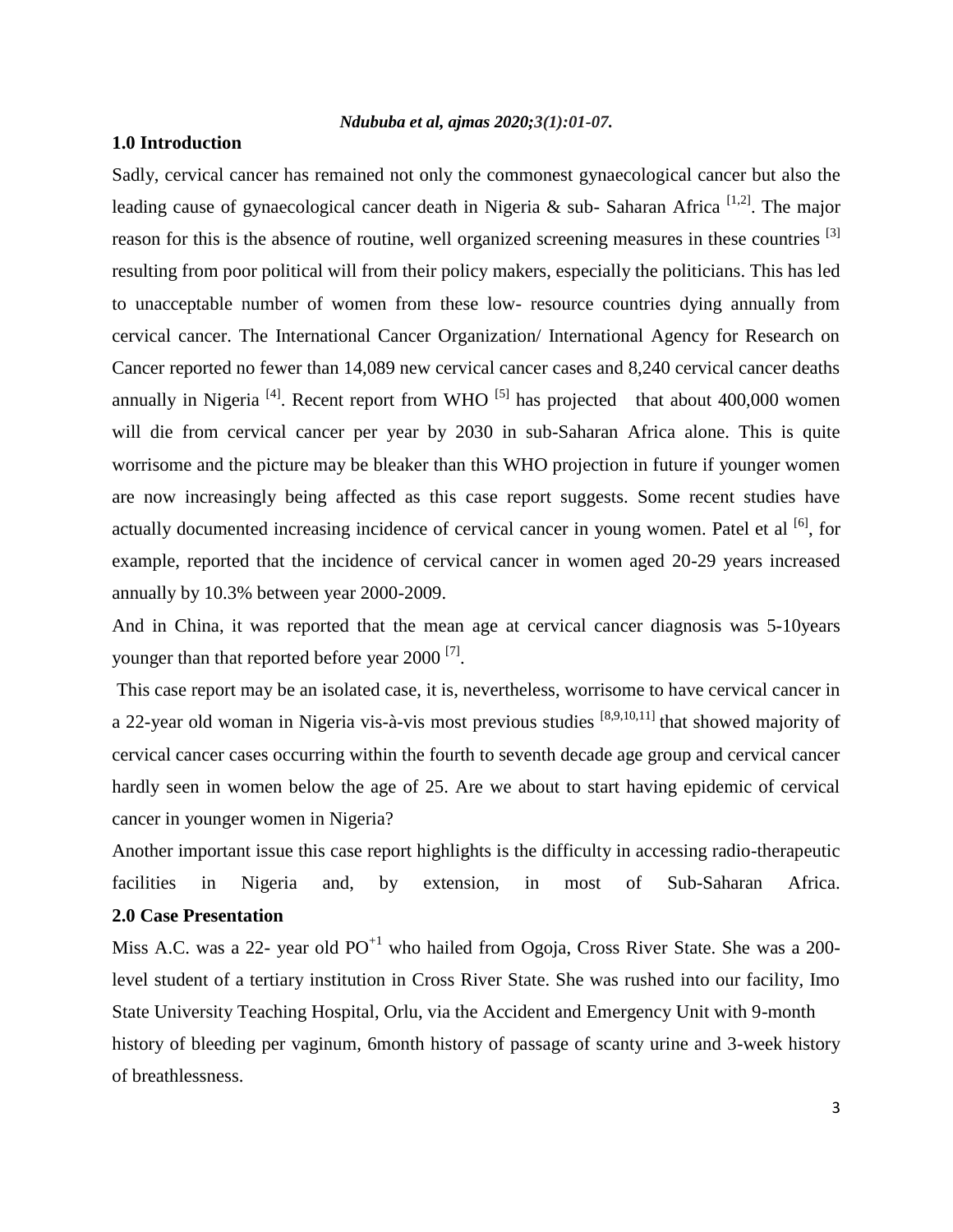The bleeding initially started as spotting and inter-menstrual but progressively became continuous with passage of blood clots occasionally. She visited a private hospital where a diagnosis of sexually transmitted disease was made and was placed on some drugs which did not relieve her problem. Two months after the onset of bleeding, she developed severe lower abdominal pain for which she was receiving some analgesic drugs.

Three months after the onset of the vaginal bleeding, she noticed remarkable reduction in her voided urine volume. She then proceeded to another private hospital in Calabar where cervical biopsy was carried out and a diagnosis of invasive cervical cancer, at least stage II b, was made. She was then referred to University of Nigeria Teaching Hospital (UNTH) Enugu for chemoradiotherapy. She could, however, not access radiotherapy in UNTH due to long queue of clients waiting for radiotherapy. While waiting for radiotherapy in UNTH her condition deteriorated as she developed breathlessness, cough, pedal edema & puffy face. As a result of these developments, a doctor referred her to Owerri for radiotherapy in a newly established private radiotherapy centre. She was then referred to our facility for urgent resuscitation before the commencement of radiotherapy. On examination, she was found to be very pale, in obvious respiratory distress and with bilateral pedal edema. Vaginal examination was deferred to avoid further bleeding in a woman who was already very pale. Her packed cell volume (pcv) was 18%, HIV test was negative, serum electrolytes, urea & creatinine test revealed potassium of 6.2mmol/L (2.4-6.0mmol/L), urea of 24.6mmol/L and creatinine of 554mmol/L (44- 133mmol/L).

A diagnosis of anaemic heart failure and kidney failure was made. She was transfused with 3pints of packed cells following which the post transfusion packed cell volume became 30%. After this stabilization, a gentle digital vaginal examination was made and a friable cervical mass, about 5cm in diameter, was palpable with contact bleeding. The cervix was fixed. The rectal mucosa was free.

Attempts were made in our centre for kidney dialysis but these failed because the only two functioning dialysis machines in our centre had just broken down. Ultrasound scan carried out revealed a bulky uterus measuring 107 x 60 x 65mm with a cervical mass of mixed echo texture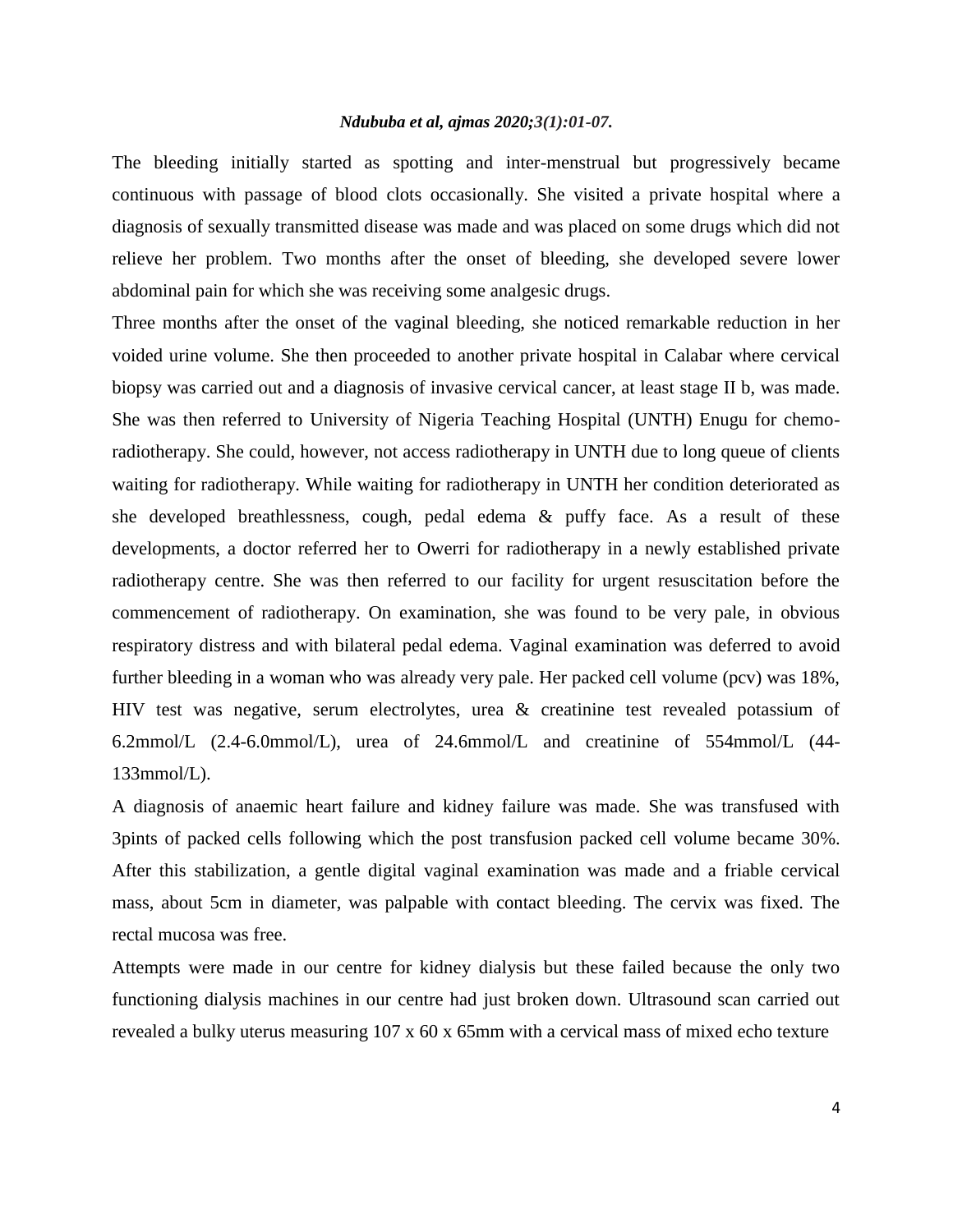with anterior-posterior diameter of 51mm. The kidneys showed back pressure changes. Chest Xray revealed no pulmonary parenchymal lesions.

Histology report of cervical biopsy done in a private laboratory in Calabar on  $14<sup>th</sup>$  of February, 2019 revealed "macroscopy:- multiple fragment of grayish white cervical tissues with an aggregate dimension of  $2.5 \times 1.5 \times 1.0$ cm. Cut surface is grayish white. Microscopy:- section of cervical tissues shows a tumor composed of malignant squamous epithelial cells diffusely infiltrating the stroma in sheets, nests and cords, with a serpentine growth pattern. The individual cells are pleomorphic, hyperchromatic with increased nucleo-cytoplasmic ratio. There is intense inflammatory infiltrates, mainly mononuclear cells. The cells are large and non-keratinized.

Diagnosis:- cervical biopsy-large cell non-keratinizing squamous cell carcinoma". From the ultra sound scan findings of bilateral hydronephrosis and from the clinical and laboratory findings of renal failure, we made a diagnosis of cervical cancer stage III b. For lack of functioning dialysis machines in our centre, she was referred to a private dialysis centre in Owerri and subsequently to the private radiotherapy centre in Owerri for further management expecting a follow-up visit from her thereafter. Unfortunately, about two months later, we reliably learnt, through phone call, that she died at home as she could not afford the medical bill for the chemo-radiotherapy.

### **3.0 Discussion**

In spite of several calls and advocacies for action against the scourge of cervical cancer in Nigeria, very little has been achieved in reducing the scourge. Rather than expecting an improvement in the nearest future, the WHO in a recent report, projected that about 400,000 women per annum will die from cervical cancer alone in sub-Sahara Africa by the year 2030<sup>[5]</sup>. This is quite unacceptable and it is time to go beyond rhetoric's. This case report of a 22-year old woman with advanced invasive cervical cancer brings a frightening dimension. Although this is just an isolated case, are we about to enter another phase of cervical cancer burden in Nigeria where invasive cervical cancer in women less than 25 years of age will now be the norm? When you consider the earlier referred findings by Patel *et al* in Uk<sup>[6]</sup> and Li S *et al* in China<sup>[7]</sup>, this scenario of cervical cancer occurring more in younger women may not be far-fetched especially with higher prevalence of HIV in our region among our young women than in the more advanced countries. The difficulty in accessing proper treatment in this patient is also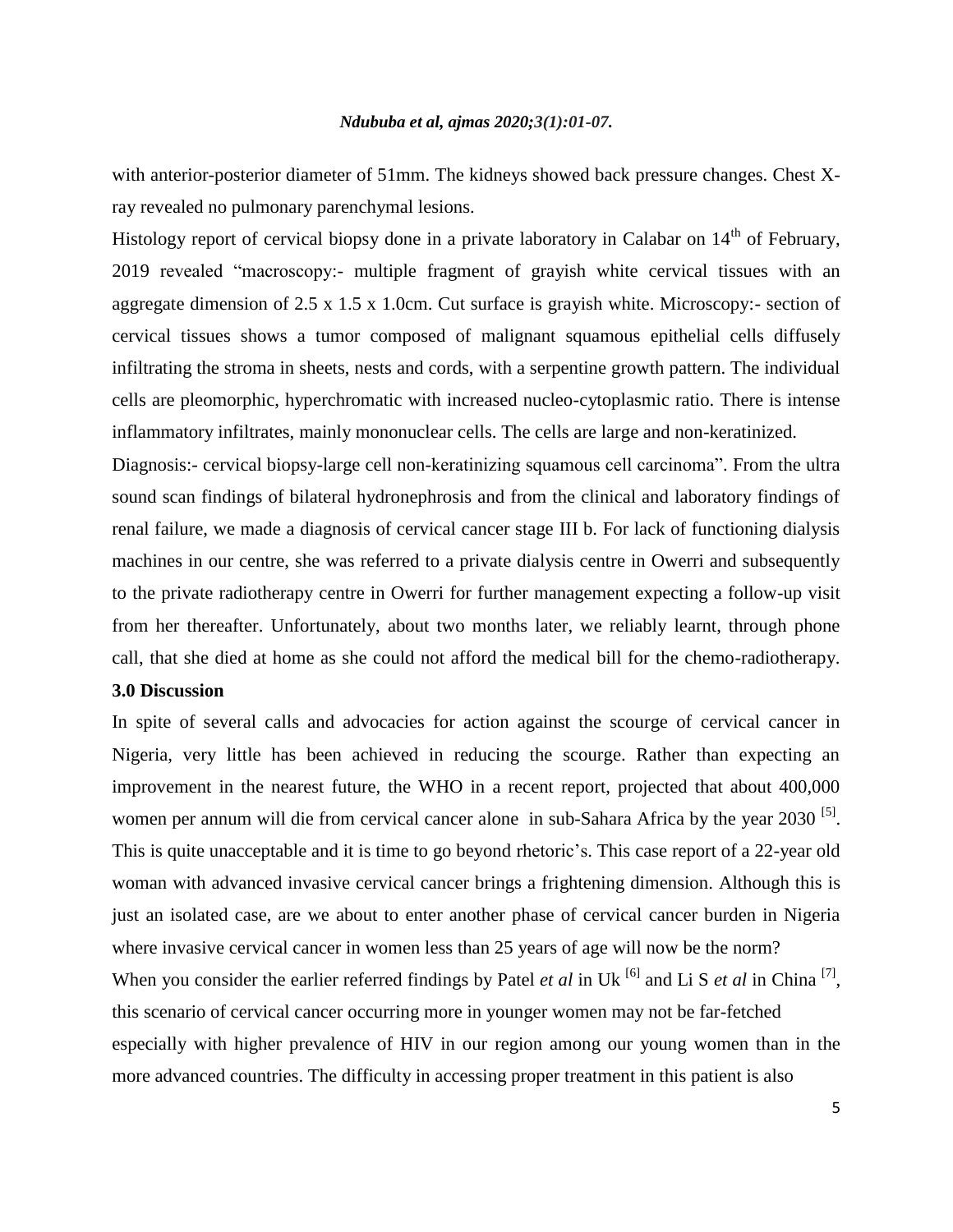worth highlighting. This young lady could not receive renal dialysis in our centre because the only functional dialysis machine had broken down.

At UNTH, Enugu, where she was initially referred to for radiotherapy, there was a long queue of patients waiting for the same treatment in the only centre, the whole South-East/ South-South Nigeria. While waiting, she developed anaemic heart failure. Sadly, she died when she was referred to a privately owned radiotherapy centre because she could not afford the medical bill there.

This is quite pathetic and it vividly paints a bigger picture of what is happening in much of sub-Saharan Africa to our women seeking treatment for invasive cervical cancer  $[2]$ . It is, therefore, obvious that prevention of cervical cancer is the major way forward for reducing cervical cancer burden in Nigeria. Let the health professionals begin to put more pressure on the politicians and policy makers to do the needful and not limit their agitations to asking for improvement in their remunerations, though equally important.

As a matter of urgency, let Human Papilloma Virus (HPV) vaccination be incorporated into the national immunization scheme; a national cervical cancer screening policy should be created and every secondary health centre in Nigeria provided with cervical cancer screening / treatment of precancerous lesions facilities. Government, either alone, or in the form of public-private partnership, should establish, at least, one functional cancer radiotherapy centre in each of the six geopolitical zones of Nigeria to cater for our numerous women who will continue to present with invasive cervical cancer, like this case in study, for a long time to come. This is doable with visionary and selfless leadership.

### **Conclusion**

Cervical cancer has remained a scourge in Nigeria in spite of several advocacies from many quarters. With this case report, are we about to start seeing more cases in women younger than 25 years of age? Prevention is still the best way forward and until the government at all levels and other policy makers go beyond rhetoric, unfortunately, the scourge will continue.